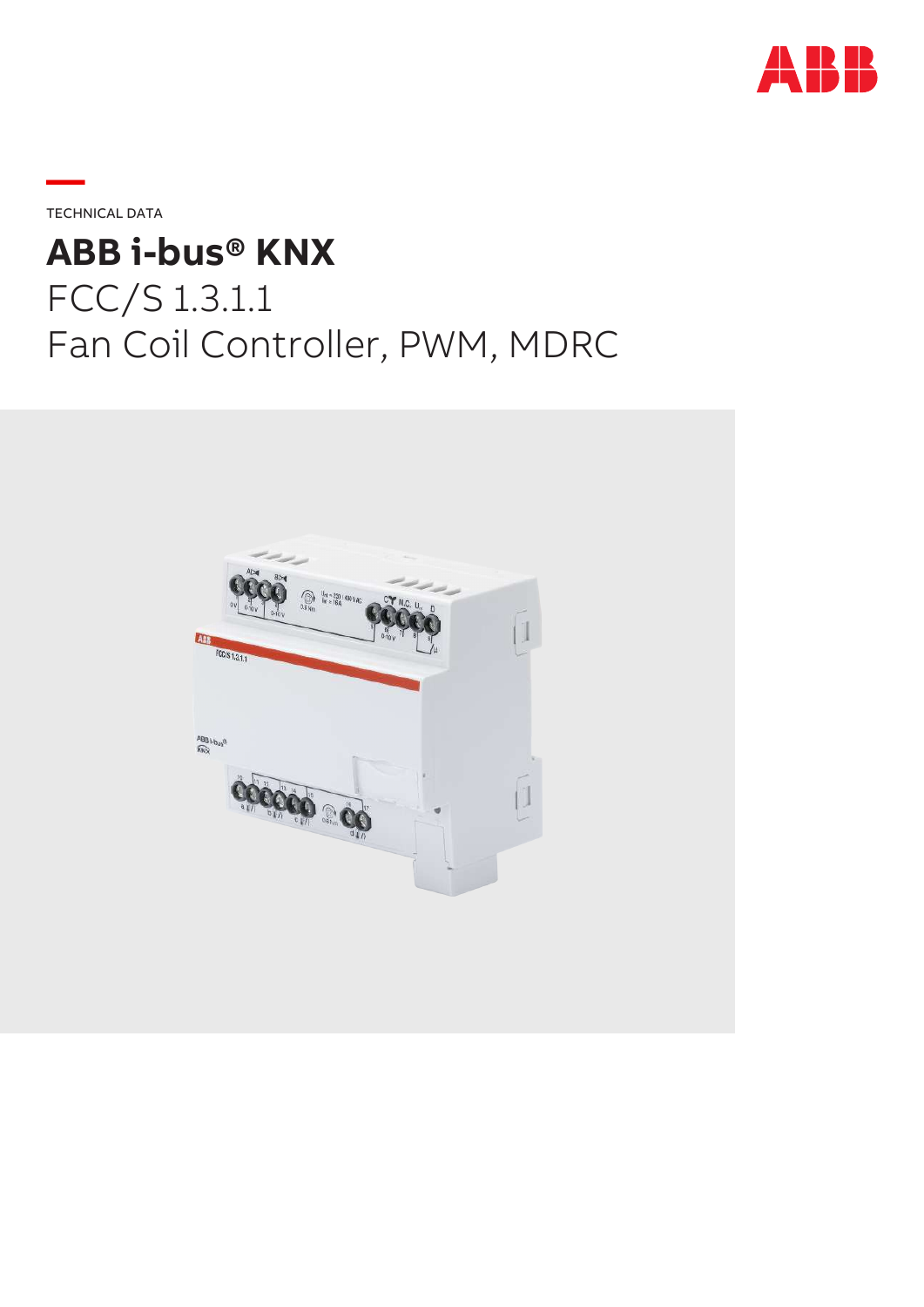## **Device description**

**—**

The device is a modular installation device (MDRC) in proM design. It is designed for installation in electrical distribution boards and small housings with a 35 mm mounting rail (to EN 60715).

The device is KNX-certified and can be used as a product in a KNX system → EU declaration of conformity.

#### The device is powered via the bus

(ABB i-bus® KNX) and requires no additional auxiliary voltage supply. The connection to the bus is made via a bus connection terminal on the front of the housing. The loads are connected to the outputs using screw terminals → terminal designation on the housing.

The software application Engineering Tool Software (ETS) is used for physical address assignment and parameterization.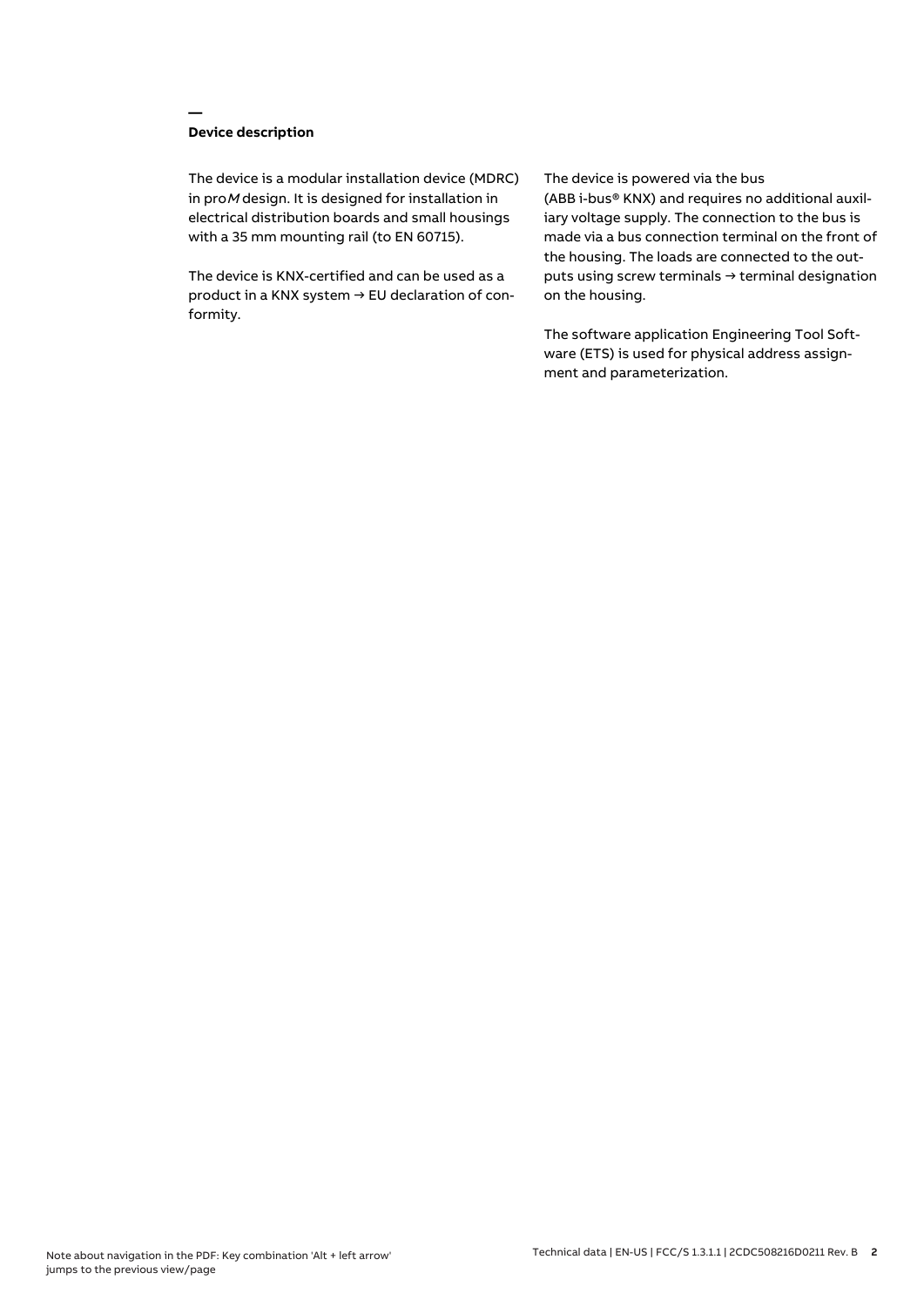## **Device functions**

**—**

The following device functions are available for controlling a fan coil unit:

- Controller
- Actuator device

#### **Controller**

The internal controller is activated in the function as a controller unit. The controller is used to process the data received at the inputs (actual values) or via the bus (ABB i-bus® KNX) (actual values, setpoints and operating mode changes). The control values are calculated from the data received and transmitted to the outputs.

## **Actuator device**

The internal controller is deactivated in the function as an actuator. The control values for activating the outputs are calculated by an external controller and received via the bus (ABB i-bus® KNX).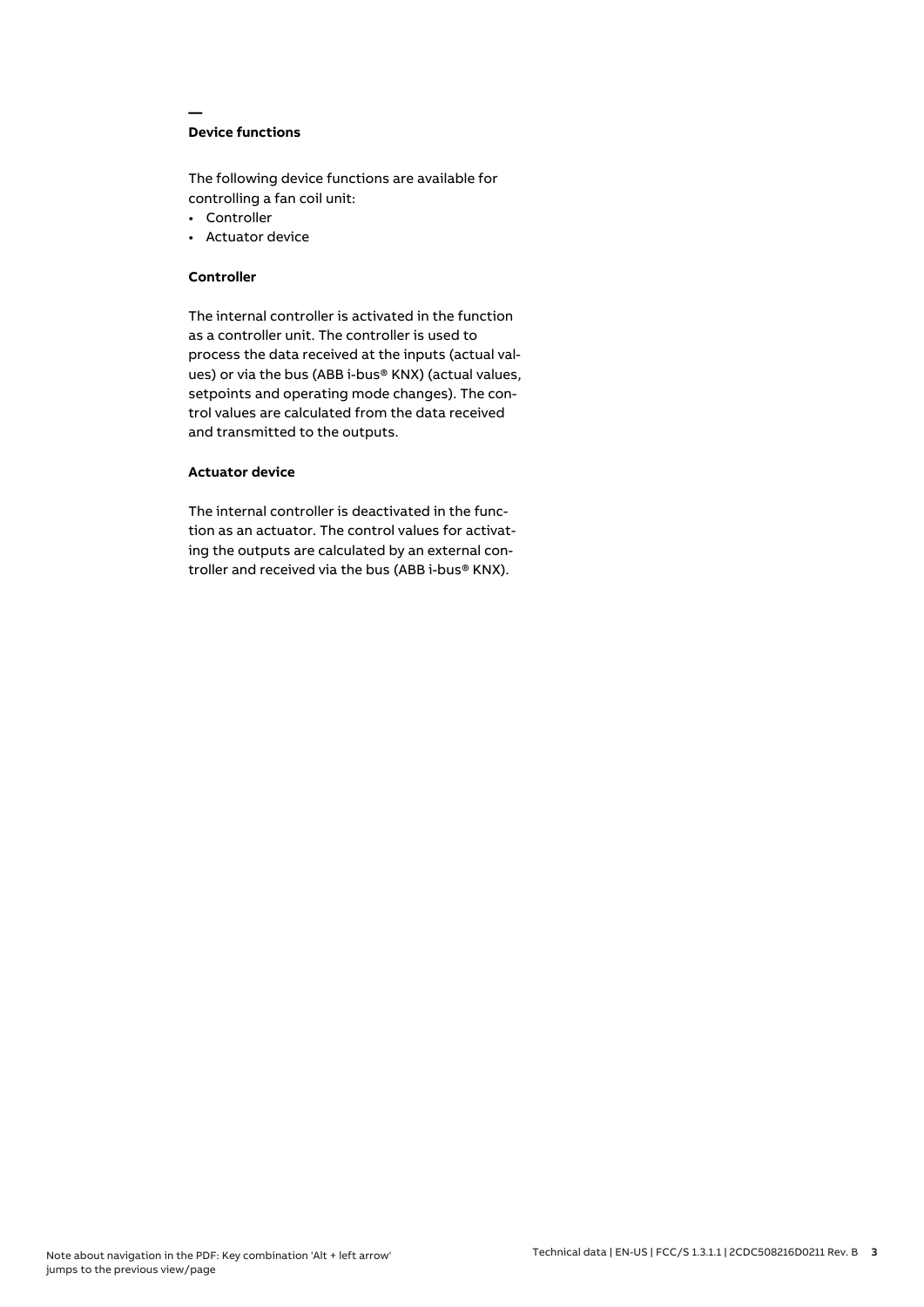## **Connections**

**—**

The devices possess the following connections, depending on the product variant:

- 4 inputs for sensors or an analog room control unit (SAF/A or SAR/A)
- 2 valve outputs for activating valve drives (FCC/ S 1.4.1.1: 1 valve output)
- 1 fan output
- 1 relay output (FCC/S 1.4.1.1 : no relay output)
- 1 bus connection

#### **Fan output**

The tables below provide an overview of the maximum number of devices that can be connected to the individual product variants.

|                                               | FCC/S<br>1.1.1.1 | FCC/S<br>1.1.2.1 | FCC/S<br>1.2.1.1  | FCC/S<br>1.2.2.1         | FCC/S<br>1.3.1.1  | FCC/S<br>1.3.2.1         | FCC/S<br>1.4.1.1  | FCC/S<br>1.5.1.1         | FCC/S<br>1.5.2.1         |
|-----------------------------------------------|------------------|------------------|-------------------|--------------------------|-------------------|--------------------------|-------------------|--------------------------|--------------------------|
| Discrete speed fans<br>$(1 \ldots 3$ -speeds) |                  |                  |                   |                          | $\qquad \qquad -$ | $\overline{\phantom{m}}$ |                   | $\overline{\phantom{m}}$ | $\overline{\phantom{0}}$ |
| Continuous fans<br>(010V)                     | -                | -                | $\qquad \qquad -$ | $\overline{\phantom{a}}$ |                   |                          | $\qquad \qquad -$ |                          |                          |

## **Relay output 16 A**

|                 | FCC/S   | FCC/S   | FCC/S   | <b>FCC/S</b> | <b>FCC/S</b> | FCC/S   | FCC/S   | FCC/S   | FCC/S   |
|-----------------|---------|---------|---------|--------------|--------------|---------|---------|---------|---------|
|                 | 1.1.1.1 | 1.1.2.1 | 1.2.1.1 | 1.2.2.1      | 1.3.1.1      | 1.3.2.1 | 1.4.1.1 | 1.5.1.1 | 1.5.2.1 |
| Electric heater |         |         |         |              |              |         | $-$     |         |         |

#### **Valve outputs**

|                                        | FCC/S<br>1.1.1.1 | FCC/S<br>1.1.2.1         | FCC/S<br>1.2.1.1         | FCC/S<br>1.2.2.1 | FCC/S<br>1.3.1.1 | FCC/S<br>1.3.2.1         | FCC/S<br>1.4.1.1 | FCC/S<br>1.5.1.1 | FCC/S<br>1.5.2.1         |  |
|----------------------------------------|------------------|--------------------------|--------------------------|------------------|------------------|--------------------------|------------------|------------------|--------------------------|--|
| Thermoelectric valve<br>drives (PWM)   | 2                | $\overline{c}$           |                          |                  |                  |                          |                  | 2                | $\overline{c}$           |  |
| Motor-driven valve<br>drives (3-point) |                  |                          |                          |                  |                  |                          |                  |                  |                          |  |
| Magnetic valve drives<br>(open/closed) | 2                | $\overline{\phantom{0}}$ |                          |                  |                  |                          |                  | $\overline{c}$   | 2                        |  |
| Analog valve drives<br>(010V)          |                  |                          | 2                        | 2                | 2                | $\overline{c}$           |                  |                  |                          |  |
| 6-way valve                            |                  |                          |                          |                  |                  |                          |                  |                  | $\overline{\phantom{0}}$ |  |
| VAV damper drive                       |                  |                          | $\overline{\phantom{a}}$ | 2                | $\mathcal{P}$    | $\overline{\phantom{0}}$ |                  |                  |                          |  |
|                                        |                  |                          |                          |                  |                  |                          |                  |                  |                          |  |

#### **Physical inputs**

|                             | FCC/S<br>1.1.1.1 | FCC/S<br>1.1.2.1 | FCC/S<br>1.2.1.1 | FCC/S<br>1.2.2.1 | FCC/S<br>1.3.1.1 | FCC/S<br>1.3.2.1 | FCC/S<br>1.4.1.1 | FCC/S<br>1.5.1.1 | FCC/S<br>1.5.2.1 |  |
|-----------------------------|------------------|------------------|------------------|------------------|------------------|------------------|------------------|------------------|------------------|--|
| Analog room control<br>unit |                  |                  |                  |                  |                  |                  |                  |                  |                  |  |
| Binary sensors (floating) 4 |                  |                  | 4                | 4                | 4                | 4                |                  | Δ.               | 4                |  |
| Temperature sensors         | 4                |                  | Δ                | Δ                | ▵                | Δ.               |                  | Δ                | $\mu$            |  |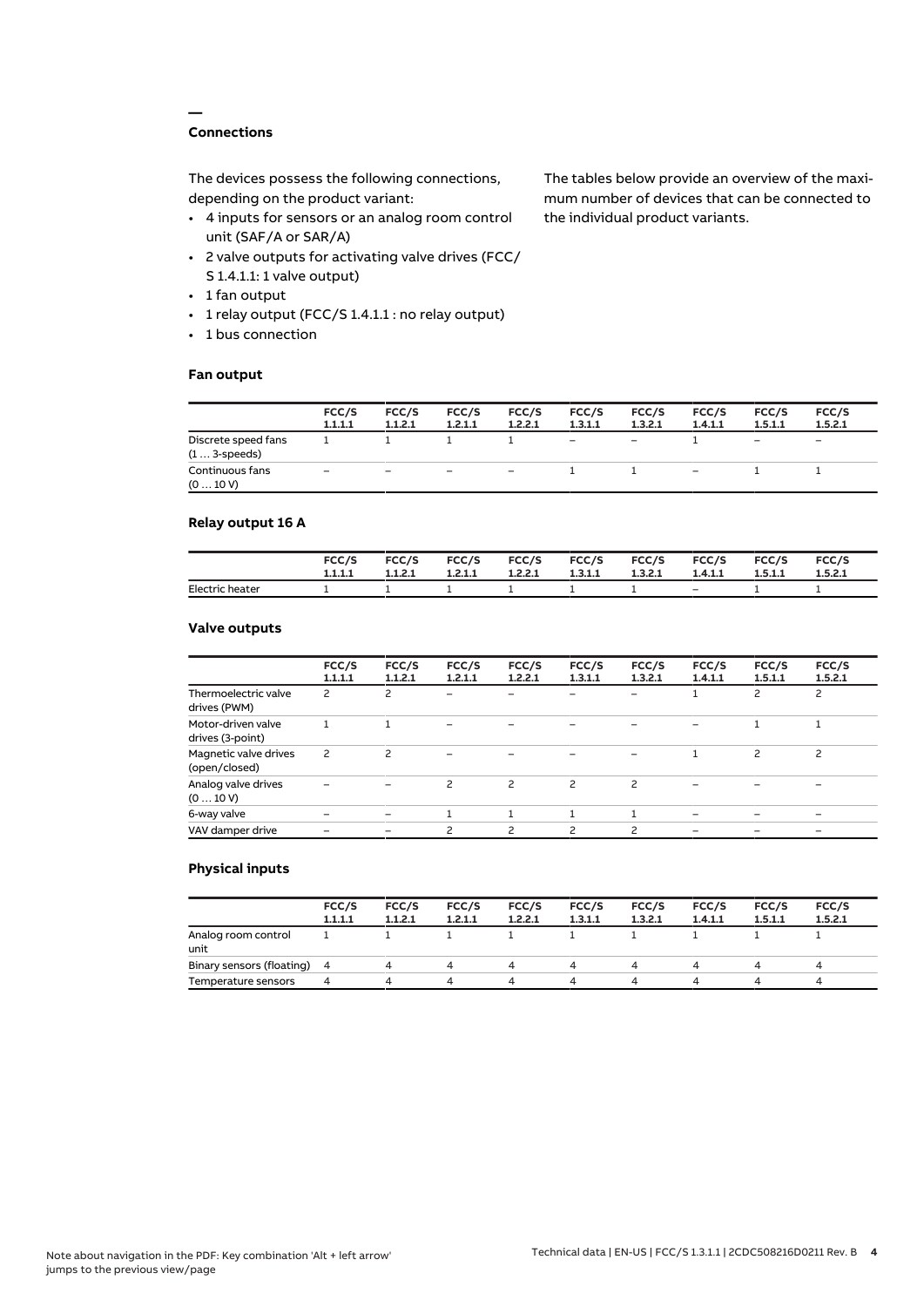#### **Inputs**

**—**

| <b>Function</b>              | a | b | c                         |              |
|------------------------------|---|---|---------------------------|--------------|
| Temperature sensor           |   |   |                           |              |
| PT100                        | x | X | $\boldsymbol{\mathsf{x}}$ | $\mathsf{x}$ |
| PT1000                       | x | X | x                         | x            |
| KT/KTY                       | x | x | x                         | x            |
| KT/KT user-defined           | x | x | X                         | $\mathsf{x}$ |
| NTC10k                       | x | x | x                         | x            |
| NTC20k                       | x | x | x                         | x            |
| NI-1000                      | x | x | x                         | x            |
| Analog room control unit     | x |   |                           |              |
| Binary sensor (floating)     | x | X | x                         | $\mathsf{x}$ |
| Dew point sensor (floating)  | x | x | X                         | x            |
| Fill level sensor (floating) | x | X | x                         | $\mathsf{x}$ |
| Window contact (floating)    | x | x | X                         | x            |

#### **—**

# **Outputs**

**—**

## **Valve outputs**

## **FCC/S 1.2.X.1 and FCC/S 1.3.X.1**

| <b>Function</b>                          |   |   |  |
|------------------------------------------|---|---|--|
| Analog valve drives                      |   |   |  |
| 010V                                     | x | x |  |
| 110V                                     |   | x |  |
| 210V                                     |   | x |  |
| 100V                                     |   | x |  |
| 6-way valve drive                        |   |   |  |
| VAV damper drive - control signal        |   | х |  |
| Fault detection (overload/short circuit) |   | x |  |

#### **—**

#### **Fan output**

| <b>Function</b>                                                         | <b>Fan output</b> |
|-------------------------------------------------------------------------|-------------------|
| Continuous fans (0  10 V), voltage range can be selected as<br>required |                   |
| Fault detection (overload/short circuit)                                |                   |

# **—**

## **Relay output 16 A**

| Function                                       | <b>Relay output</b> |
|------------------------------------------------|---------------------|
| Use by internal controller for electric heater |                     |
| Use as independent switching output            |                     |
| Internal connection to a device input          |                     |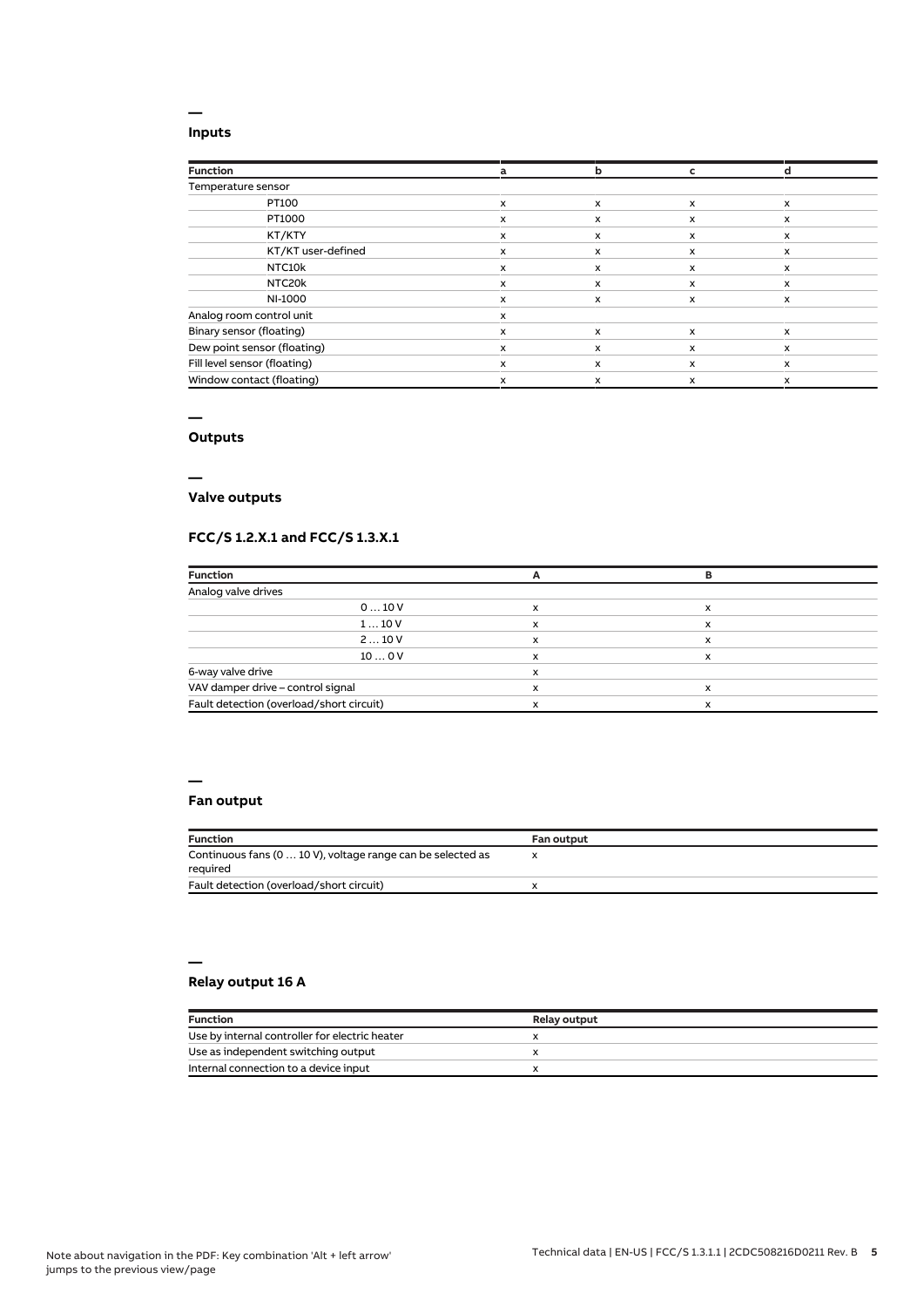**Dimension drawing**

**—**

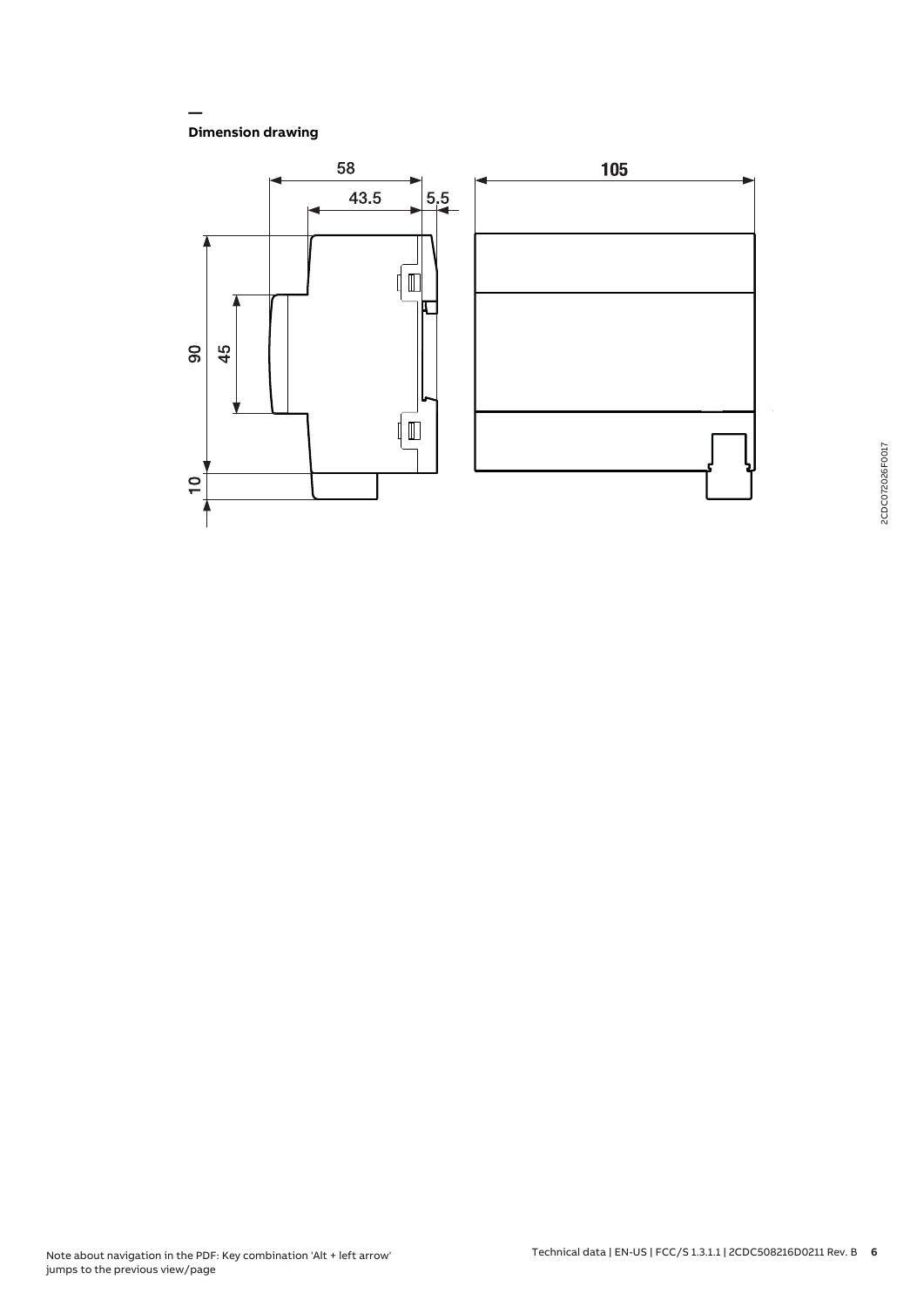**Connection diagram**

**—**



#### **— Legend**

- Label carriers
- Programming LED
- Programming button
- Bus connection terminal
- Cover cap
- Valve output
- Valve output
- Fan output
- Auxiliary relay
- Input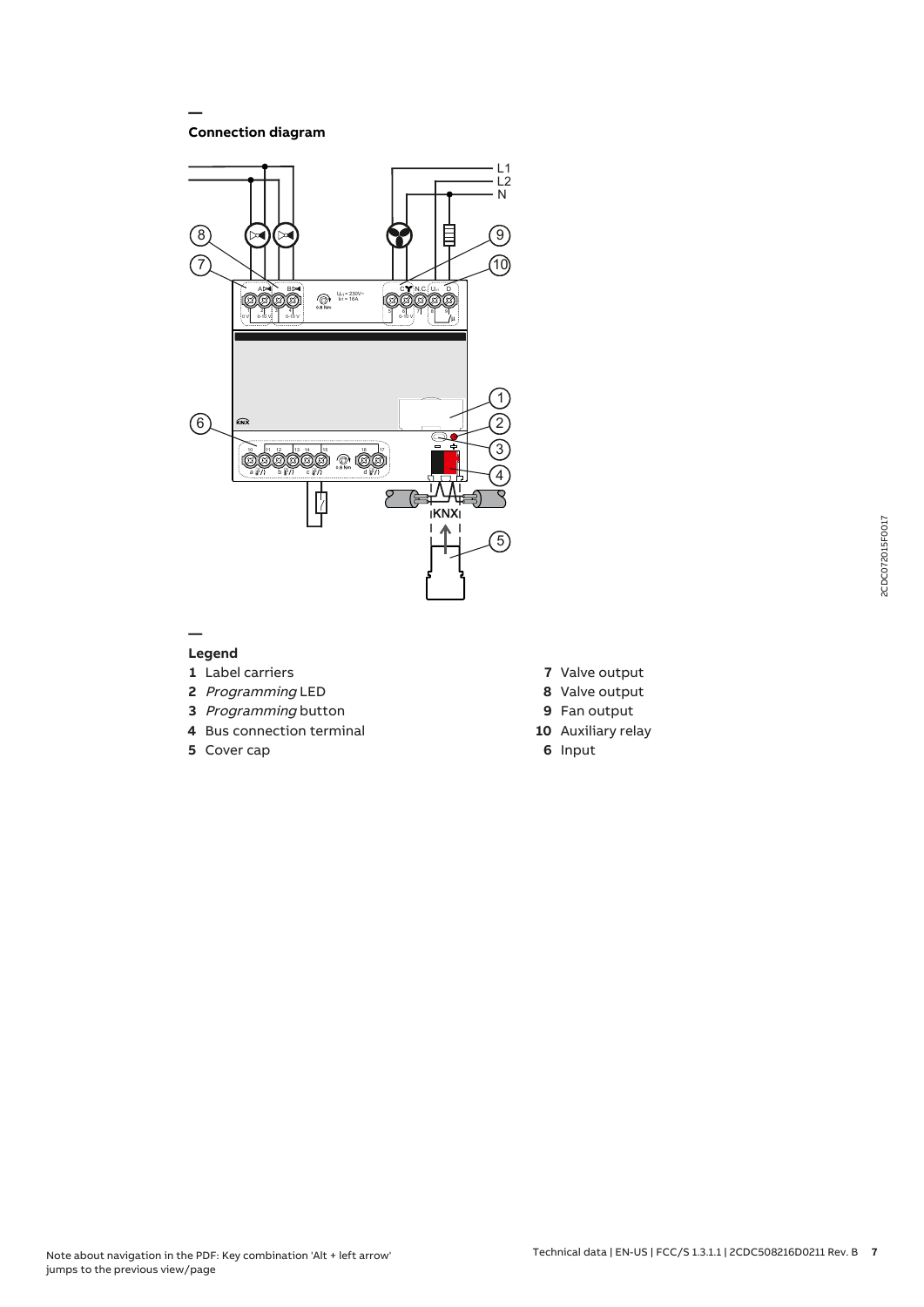# **Operating and display elements**

**—**

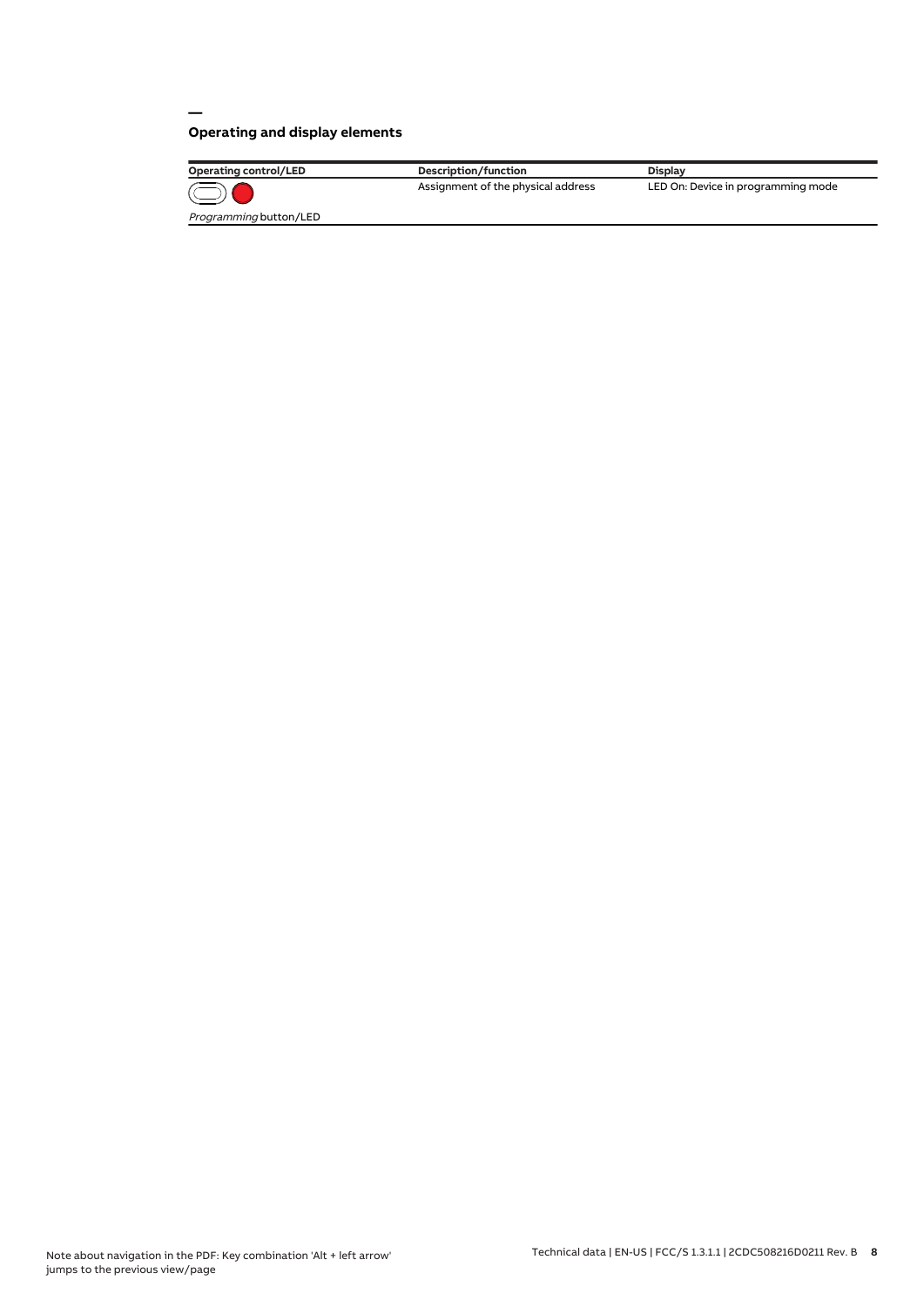#### **— General technical data**

| <b>Device</b>                        | <b>Dimensions</b>                                                       | $90 \times 105 \times 63.5$ mm (H x W x D)                                      |
|--------------------------------------|-------------------------------------------------------------------------|---------------------------------------------------------------------------------|
|                                      | Mounting width in space units                                           | 6 modules, 17.5 mm each                                                         |
|                                      | Weight                                                                  | $0.21$ kg                                                                       |
|                                      | Mounting position                                                       | Any                                                                             |
|                                      | Mounting variant                                                        | 35 mm mounting rail                                                             |
|                                      | Design                                                                  | proM                                                                            |
|                                      | Degree of protection                                                    | <b>IP 20</b>                                                                    |
|                                      | <b>Protection class</b>                                                 | Ш                                                                               |
|                                      | Overvoltage category                                                    | Ш                                                                               |
|                                      | Pollution degree                                                        | $\overline{c}$                                                                  |
| <b>Materials</b>                     | Housing                                                                 | Polycarbonate, Makrolon FR6002, halogen free                                    |
| <b>Material note</b>                 | Fire classification                                                     | Flammability V-0                                                                |
| <b>Electronics</b>                   | Rated voltage, bus                                                      | 30 V DC                                                                         |
|                                      | Voltage range, bus                                                      | 21  31 V DC                                                                     |
|                                      | Current consumption, bus                                                | < 12 mA                                                                         |
|                                      | Power loss, device                                                      | $\leq 3 W$                                                                      |
|                                      | Power loss, bus                                                         | $\leq$ 0.25 W                                                                   |
|                                      | Power loss, relay output 16 A                                           | $\leq 1 W$                                                                      |
|                                      | KNX safety extra low voltage                                            | <b>SELV</b>                                                                     |
| <b>Connections</b>                   | Connection type, KNX bus                                                | Plug-in terminal                                                                |
|                                      | Cable diameter, KNX bus                                                 | 0.6  0.8 mm, solid                                                              |
|                                      | Connection type, inputs/outputs                                         | Screw terminal with universal head (PZ 1)                                       |
|                                      | Pitch                                                                   | 6.35 mm                                                                         |
|                                      | Tightening torque, screw terminals                                      | $0.50.6$ Nm                                                                     |
|                                      | Conductor cross-section, flexible                                       | $1 \times (0.2 \ldots 4 \text{ mm}^2) / 2 \times (0.2 \ldots 2.5 \text{ mm}^2)$ |
|                                      | Conductor cross section, rigid                                          | $1 \times (0.2 \ldots 6 \text{ mm}^2) / 2 \times (0.2 \ldots 4 \text{ mm}^2)$   |
|                                      | Conductor cross section with wire end ferrule without<br>plastic sleeve | $1 \times (0.252.5 \text{ mm}^2)$                                               |
|                                      | Conductor cross section with wire end ferrule with<br>plastic sleeve    | $1 \times (0.254 \text{ mm}^2)$                                                 |
|                                      | Conductor cross section with TWIN wire end ferrule                      | $1 \times (0.52.5 \text{ mm}^2)$                                                |
|                                      | Length, wire end ferrule contact pin                                    | $\geq 10$ mm                                                                    |
| <b>Certificates and declarations</b> | Declaration of conformity CE                                            | → 2CDK508225D2701                                                               |
| <b>Ambient conditions</b>            | Operation                                                               | $-5+45$ °C                                                                      |
|                                      | Transport                                                               | $-25+70 °C$                                                                     |
|                                      | Storage                                                                 | $-25+55$ °C                                                                     |
|                                      | Humidity                                                                | $\leq$ 95 %                                                                     |
|                                      | Condensation allowed                                                    | <b>No</b>                                                                       |
|                                      | Atmospheric pressure                                                    | $\geq$ 80 kPa (corresponds to air pressure at 2,000 m above sea<br>level)       |

#### **— Inputs**

| <b>Rated values</b>     | Number of inputs                         | 4                      |
|-------------------------|------------------------------------------|------------------------|
|                         | Inputs for analog room control unit      | 1 (input a)            |
| <b>Contact scanning</b> | Scanning current                         | $\leq 1$ mA            |
|                         | Scanning voltage                         | $\leq$ 12 V DC         |
| Resistance              | Selection                                | User-defined           |
|                         | PT 1.000                                 | 2-conductor technology |
|                         | PT100                                    | 2-conductor technology |
|                         | KT                                       | 1 <sup>k</sup>         |
|                         | <b>KTY</b>                               | 2k                     |
|                         | <b>NI</b>                                | 1k                     |
|                         | NTC                                      | 10k, 20k               |
| Cable length            | Between sensor and device input, one-way | $\leq 100$ m           |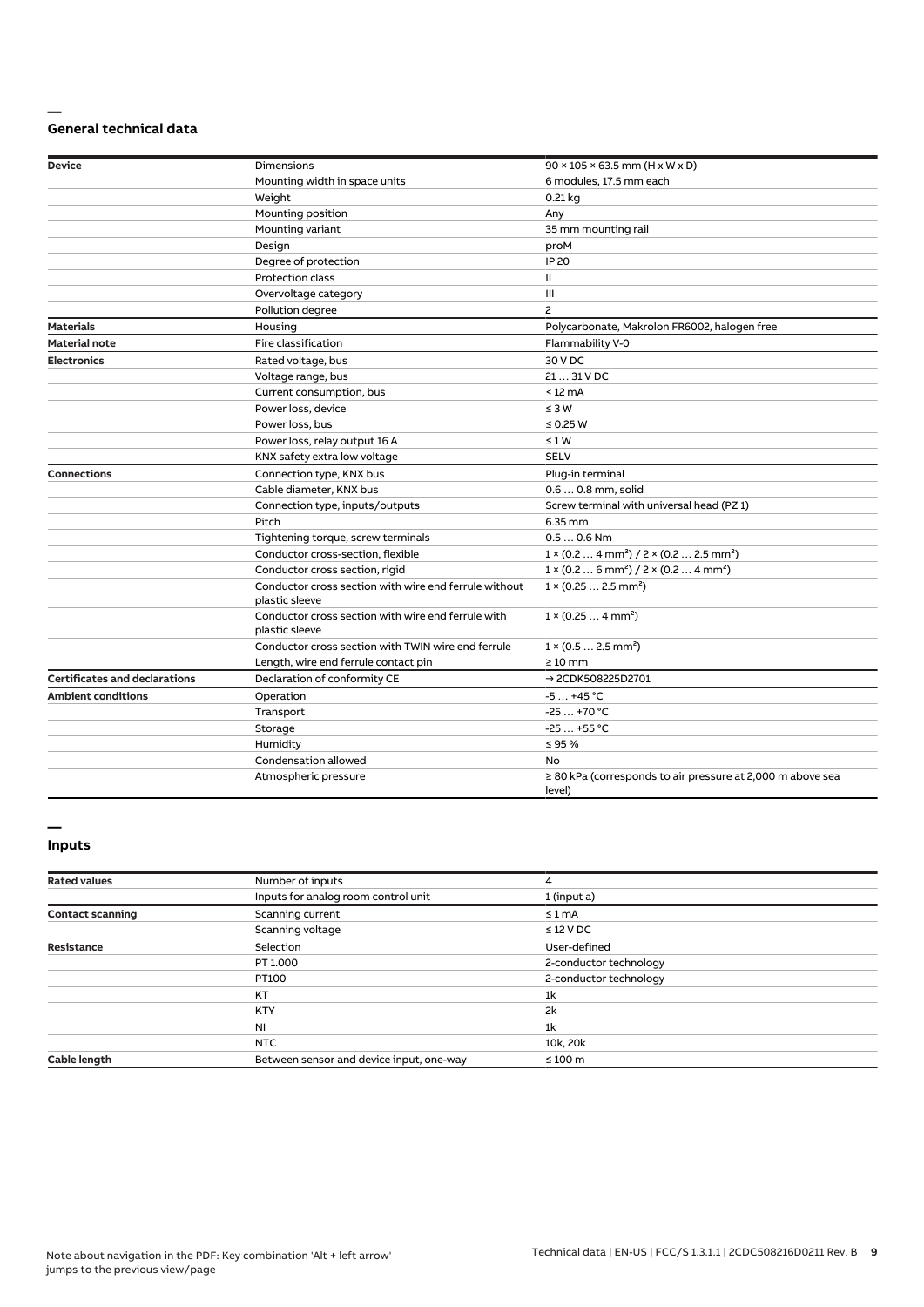#### **Valve outputs – analog**

| <b>Rated values</b> | Number of outputs         |              |
|---------------------|---------------------------|--------------|
|                     | Control signal            | $010$ V DC   |
|                     | Signal type               | Analog       |
|                     | Output load               | > 10 kohms   |
|                     | Output tolerance          | ±10%         |
|                     | <b>Current limitation</b> | Up to 1.5 mA |

#### **— Fan outputs – analog**

| <b>Rated values</b> | Number of outputs         |              |
|---------------------|---------------------------|--------------|
|                     | Control signal            | $010$ V DC   |
|                     | Signal type               | Analog       |
|                     | Output load               | > 10 kohms   |
|                     | Output tolerance          | ±10%         |
|                     | <b>Current limitation</b> | Up to 1.5 mA |

## **—**

**—**

## **Outputs – relays 16 A**

| <b>Rated values</b>         | Number of outputs                                          |                                                 |  |
|-----------------------------|------------------------------------------------------------|-------------------------------------------------|--|
|                             | Rated voltage U <sub>n</sub>                               | 230 V AC                                        |  |
|                             | Rated current I <sub>n</sub> (per output)                  | 16 A                                            |  |
|                             | Rated frequency                                            | 50/60 Hz                                        |  |
| <b>Switching currents</b>   | AC-1 operation (cos $\varphi$ = 0.8)                       | $\leq 16$ A                                     |  |
|                             | AC-3 operation (cos $\varphi$ = 0.45)                      | $\leq 6A$                                       |  |
|                             | Fluorescent lighting load AX                               | $\leq 6$ AX                                     |  |
|                             | Switching current at 24 V DC (resistive load)              | $\leq$ 16 A                                     |  |
|                             | Switching current at 5 V AC                                | $\geq 0.1$ A                                    |  |
|                             | Switching current at 12 V AC                               | $\geq 0.1$ A                                    |  |
|                             | Switching current at 24 V AC                               | $\geq 0.1$ A                                    |  |
| <b>Service life</b>         | Mechanical service life                                    | $\geq$ 3 × 10 <sup>6</sup> switching operations |  |
|                             | AC-1 operation (cos $\varphi$ = 0.8)                       | $\geq 10^5$ switching operations                |  |
| <b>Switching operations</b> | Switching operations per minute when one relay<br>switches | $\leq 500$                                      |  |

### **—**

# **Device type**

| Device type | Fan Coil Controller               | FCC/S1.3.1.1                                         |  |
|-------------|-----------------------------------|------------------------------------------------------|--|
|             | Application                       | Fan Coil Unit Controller, PWM/                       |  |
|             |                                   | $\ldots$ = current version number of the application |  |
|             | Maximum number of group objects   | 116                                                  |  |
|             | Maximum number of group addresses | 255                                                  |  |
|             | Maximum number of assignments     | 255                                                  |  |

# **Note**

Observe software information on the website → www.abb.com/knx.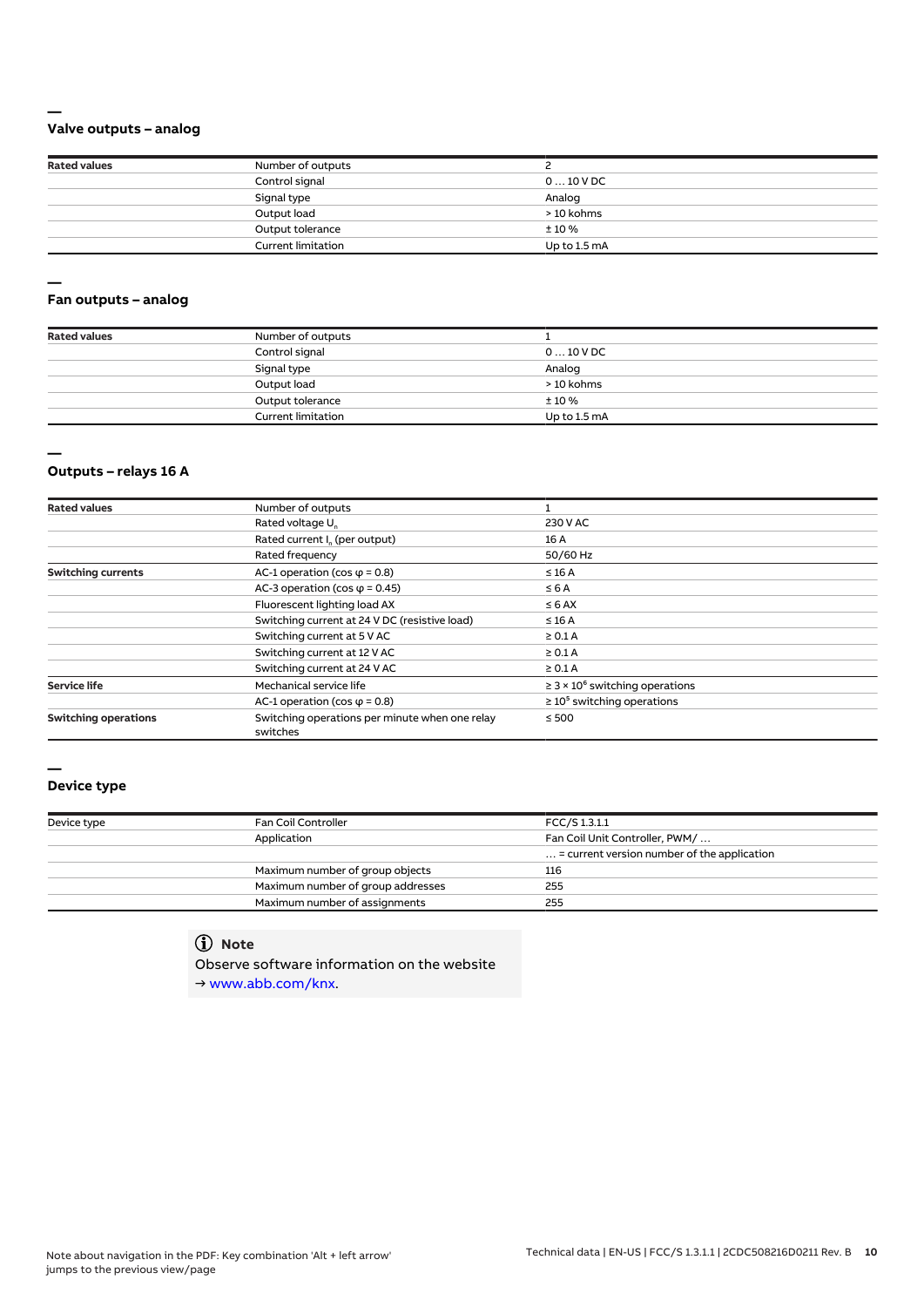#### **— Ordering details**

| <b>Description</b>         | <b>MW</b> | Type         | Order no.       | Packaging<br>[pcs.] | Weight (incl.<br>packaging)<br>[kg] |
|----------------------------|-----------|--------------|-----------------|---------------------|-------------------------------------|
| <b>Fan Coil Controller</b> |           | FCC/S1.3.1.1 | 2CDG110214R0011 |                     | 0.21                                |